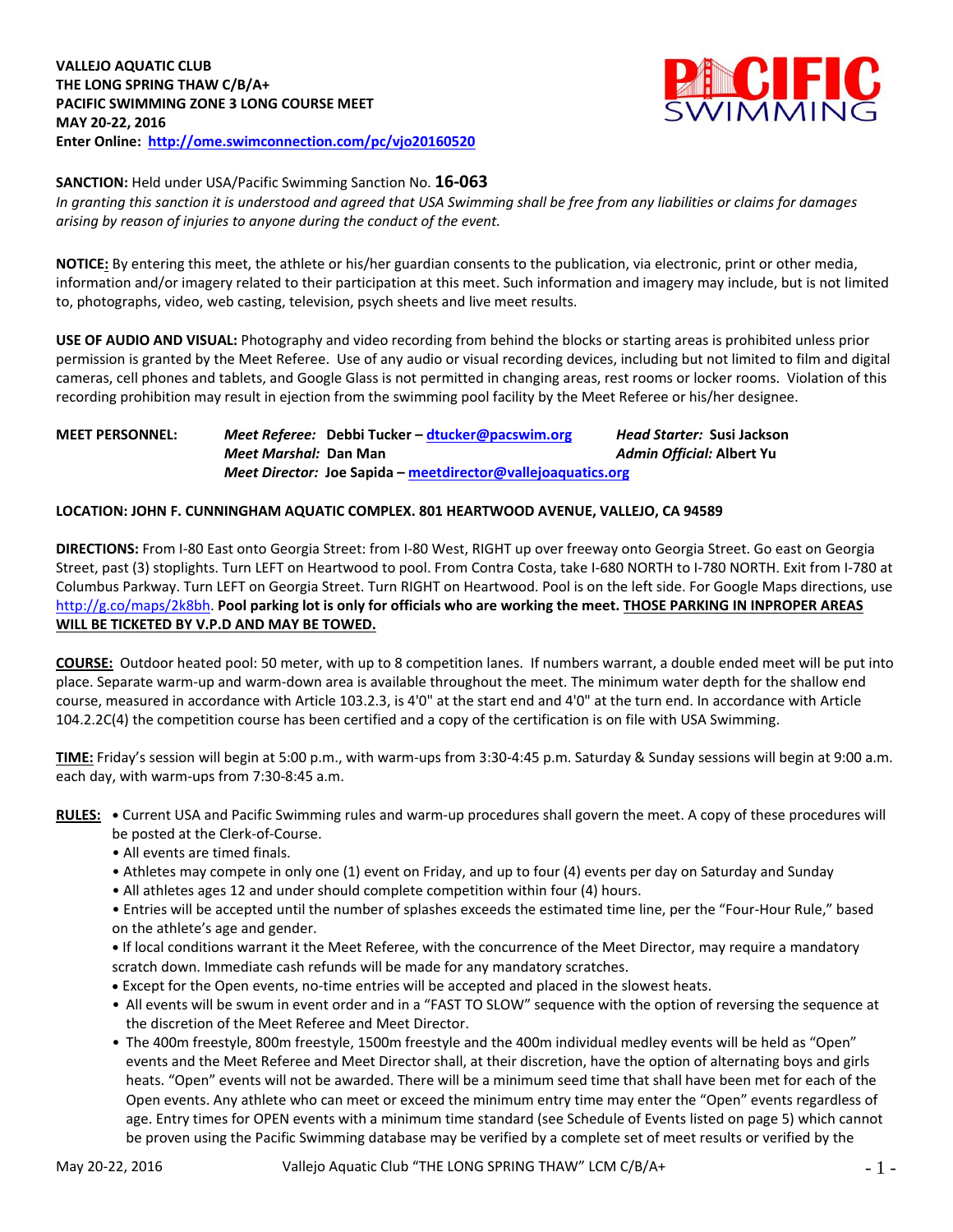athlete's coach, either of which may be presented upon check -in. (Refer to Pacific Swimming Rule 4A2).

- Athletes entering the 800m and 1500m freestyle events shall provide their own timers and lap counters.
- **All coaches and deck officials shall visibly display their current USA Swimming membership card**.

**ATTENTION HIGH SCHOOL ATHLETES:** If you are a high school athlete in season, you need to be Unattached from this meet. It is the athlete's responsibility to be Unattached from this meet. You can un-attach at the meet if necessary. This does not apply to athletes swimming under the rules of the Nevada Interscholastic Activities Association (NIAA).

**UNACCOMPANIED ATHLETES:** Any USA Swimming athlete-member competing at the meet shall be accompanied by a USA Swimming member-coach for the purposes of athlete supervision during warm-up, competition and warm-down. If a coach-member of the athlete's USA Swimming Club does not attend the meet to serve in said supervisory capacity, it is the responsibility of the athlete or the athlete's legal guardian to arrange for supervision by a USA Swimming member-coach. The meet director or meet referee may assist the athlete in making arrangements for such supervision; however, it is recommended that such arrangements be made in advance of the meet by the athlete's USA Swimming Club Member-Coach.

**RACING STARTS:** Any athlete entered in the meet shall be certified by a USA Swimming member-coach as being proficient in performing a racing start or shall start each race from within the water. When unaccompanied by a member-coach, it is the responsibility of the athlete or the athlete's legal guardian to ensure compliance with this requirement.

#### **RESTRICTIONS:**

- Smoking and the use of other tobacco products is prohibited on the pool deck, in the locker rooms, in spectator seating on standing areas and in all areas used by athletes, during the meet and during warm-up periods.
- Sale and use of alcoholic beverages is prohibited in all areas of the meet venue.
- No glass containers are allowed in the meet venue.
- No propane heater is permitted except for snack bar/meet operations.
- All shelters must be properly secured.
- Pop-ups and tents will not be allowed on deck, except at the west end of the pool. For Fire and Safety purposes, the coaches' area is for coaches only. Swimmers/team members may check in with their coaches but cannot stay there.
- NO pets allowed on deck, other than service assistance animals.
- Changing into or out of swimsuits other than in locker rooms or other designated areas is prohibited.

• Destructive devices, to include but not limited to, explosive devices and equipment, firearms (open or concealed), blades, knives, mace, stun guns and blunt objects are strictly prohibited in the swimming facility and its surrounding areas. If observed, the Meet Referee or his/her designee may ask that these devices be stored safely away from the public or removed from the facility. Noncompliance may result in the reporting to law enforcement authorities and ejection from the facility. Law enforcement officers (LEO) are exempt per applicable laws.

## **ELIGIBILITY:**

- Athletes must be current members of USA-S and enter their name and registration number on the meet entry card as they are shown on their Registration Card. If this is not done, it may be difficult to match the athlete with the registration database. The meet host will check all athlete registrations against the SWIMS database and if not found to be registered, the Meet Director shall accept the registration at the meet (a \$10 surcharge will be added to the regular registration fee). Duplicate registrations will be refunded by mail.
- Athletes in the "A" Division must have met at least USA Swimming Motivational "A" minimum time standard. Athletes in the "B" Division must have met at least the listed "B" minimum time standard. All entry times slower than the listed "B" time standard will be in the "C" Division.
- Entries with **"NO TIME" will be accepted (Exception-Open Events, see rules.)**
- Disabled athletes are welcome to attend this meet and should contact the Meet Director or Meet Referee regarding any special accommodations on entry times and seeding per Pacific Swimming policy.
- Athletes 19 years of age and over may compete in the meet for time only, no awards. Such athletes shall meet standards for the 17-18 age group.
- The athlete's age will be the age of the athlete on the first day of the meet.

**ENTRY PRIORITY:** Entries from members of Zone 3 teams (including unattached athletes training with those teams) postmarked or entered on line by Monday, May 2, 2016 shall be given first priority for acceptance to the meet. All entries from other zones in Pacific Swimming or from other LSC's, postmarked or entered on line by the entry deadline shall be considered in the order they are received.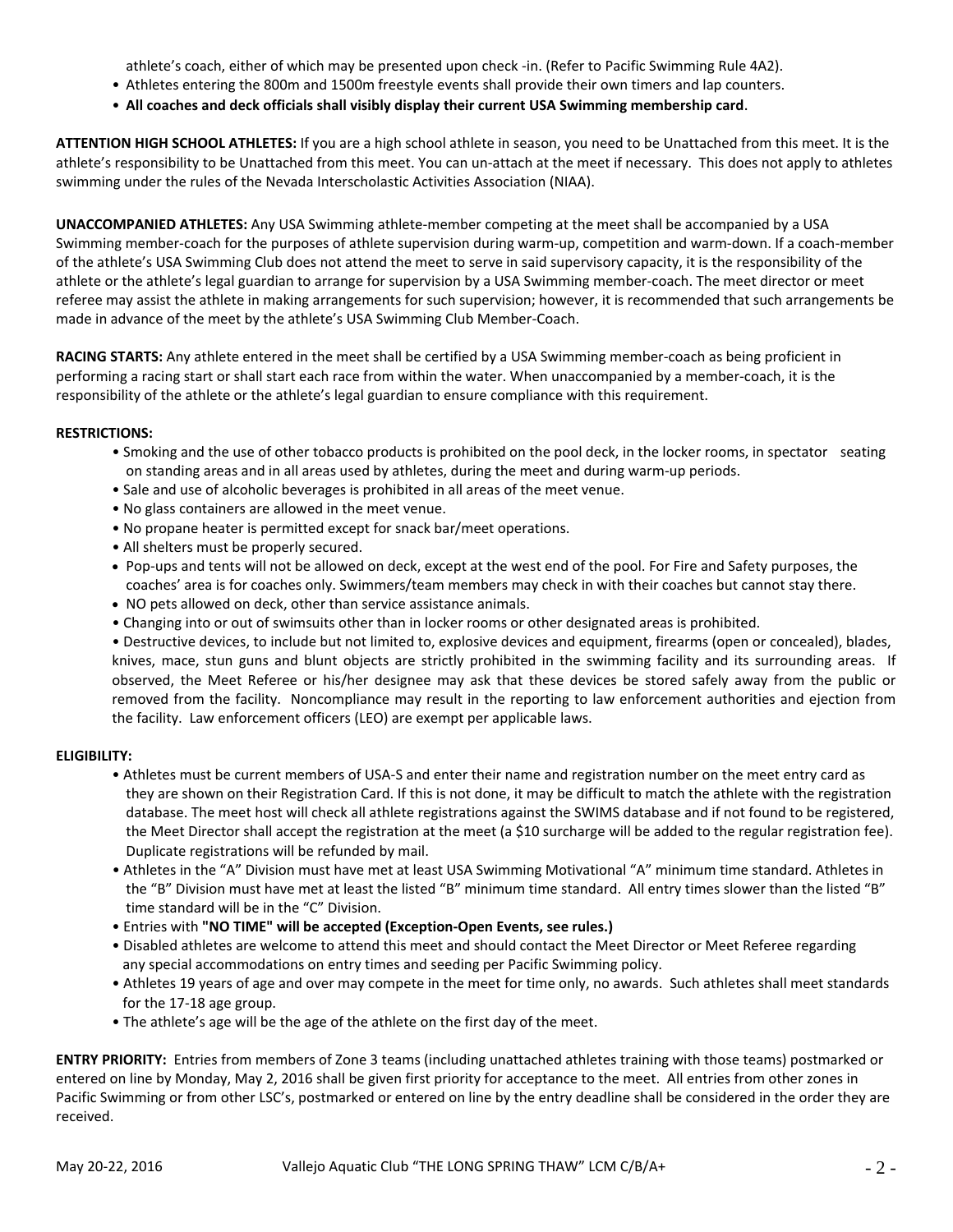**ENTRY FEES:** \$4.00 per event plus \$10.00 participation fee per athlete. Entries will be rejected if payment is not sent at time of request. No refunds will be made except mandatory scratch downs. Fees for entries in the OPEN events that cannot be proved in the computer database, by a set of complete meet results or verified by the swimmer's coach, will not be refunded.

**ONLINE ENTRIES:** To enter online go to **<http://ome.swimconnection.com/pc/vjo20160520>** to receive an immediate entry confirmation. This method requires payment by credit card. Swim Connection, LLC charges a processing fee for this service, equal to \$1 per athlete plus 5% of the total Entry Fees. Please note that the processing fee is a separate fee from the Entry Fees. If you do not wish to pay the processing fee, enter the meet using a mail entry. **Entering online is a convenience, is completely voluntary, and is in no way required or expected of an athlete by Pacific Swimming.** Online entries will be accepted through 11:59pm on Monday, **May 9, 2016**.

**MAILED OR HAND DELIVERED ENTRIES**: Entries must be on the attached consolidated entry form. Forms must be filled out completely and printed clearly with athlete's best time. Entries must be postmarked by midnight or hand delivered by 6:30 p.m, **on Monday May 9, 2016.** No late entries will be accepted. Requests for confirmation of receipt of entries should include a selfaddressed envelope.

| Make check payable to: | "Vallejo Aquatic Club" or "VJO" |
|------------------------|---------------------------------|
| Mail entries to:       | VJO Meet Director               |
|                        | <b>Re: Swim Meet Entries</b>    |
|                        | P.O. Box 5846                   |
|                        | Vallejo, CA 94591-5846          |

**CHECK-IN:** The meet shall be deck seeded. Athletes shall check-in at the Clerk-of-Course. No event shall be closed more than 30 minutes before the scheduled start of the session. Close of check-in for all individual events shall be no more than 60 minutes before the estimated time of the start of the first heat of the event. Athletes who do not check in shall not be seeded and shall not be allowed to compete in that event.

**SCRATCHES:** Any athletes not reporting for or competing in an individual timed final event that they have checked in for shall not be penalized. Athletes who must withdraw from an event after it is seeded are requested to inform the referee immediately.

**AWARDS:** Ribbons will be awarded to 1st through 8th place finishers in the A+, B and C divisions for each event and age group. 13 & OV events will be awarded as 13-14 and 15-16, 17-18 Age Groups. Swimmers aged 19 and over will not be awarded. "A" medals will be awarded to swimmers achieving new "A" times swum during this meet only. Open events will not be awarded.

# **AWARDS MUST BE PICKED UP ON SUNDAY BY A TEAM'S COACH OR TEAM REPRESENTATIVE. AWARDS WILL NOT BE MAILED. AWARDS THAT ARE NOT PICKED UP AT THE MEET (ONLY FOR ZONE 3 TEAMS) WILL BE AVAILABLE AT THE NEXT ZONE 3 BOARD MEETING. NON ZONE 3 TEAMS AND UNATTACHED SWIMMERS MUST COORDINATE WITH THE AWARDS DESK FOR PICK UP &/OR DELIVERY OF AWARDS AND FOR THOSE AWARDS NOT PICKED UP, PRE-PAID ENVELOPES MUST BE PROVIDED. AWARDS WILL NOT BE INDIVIDUALLY DISTRIBUTED THROUGHOUT THE MEET.**

**ADMISSION:** FREE. A three-day program will be available for \$5.00.

**SNACK BAR & HOSPITALITY:** A snack bar will be available throughout the competition. Coaches and working deck officials will be provided lunch. Hospitality will serve refreshments to timers and volunteers.

**MISCELLANEOUS:** No overnight parking is allowed. Facilities will not be provided after meet hours.

**MINIMUM OFFICIALS**: At least seven days prior to the start of the meet, meet management (Meet Director and/or Meet Referee) shall contact a representative from each club participating in the meet, and provide a preliminary inventory of the officials that club is required to provide for each session. Each club shall, by the start of the meet, provide to the Meet Director or designee a list of Officials who have agreed to represent that club during each session of the meet.

At the meet, meet management shall conduct an inventory of officials, and shall compare the number of athletes entered in each session by each club with the number of officials present representing each club. If meet management certifies that a club has not provided sufficient officials for any session of the meet in accordance with the table below, excluding finals in a trials and finals meet, the club will be fined \$100 per missing official per session of the meet.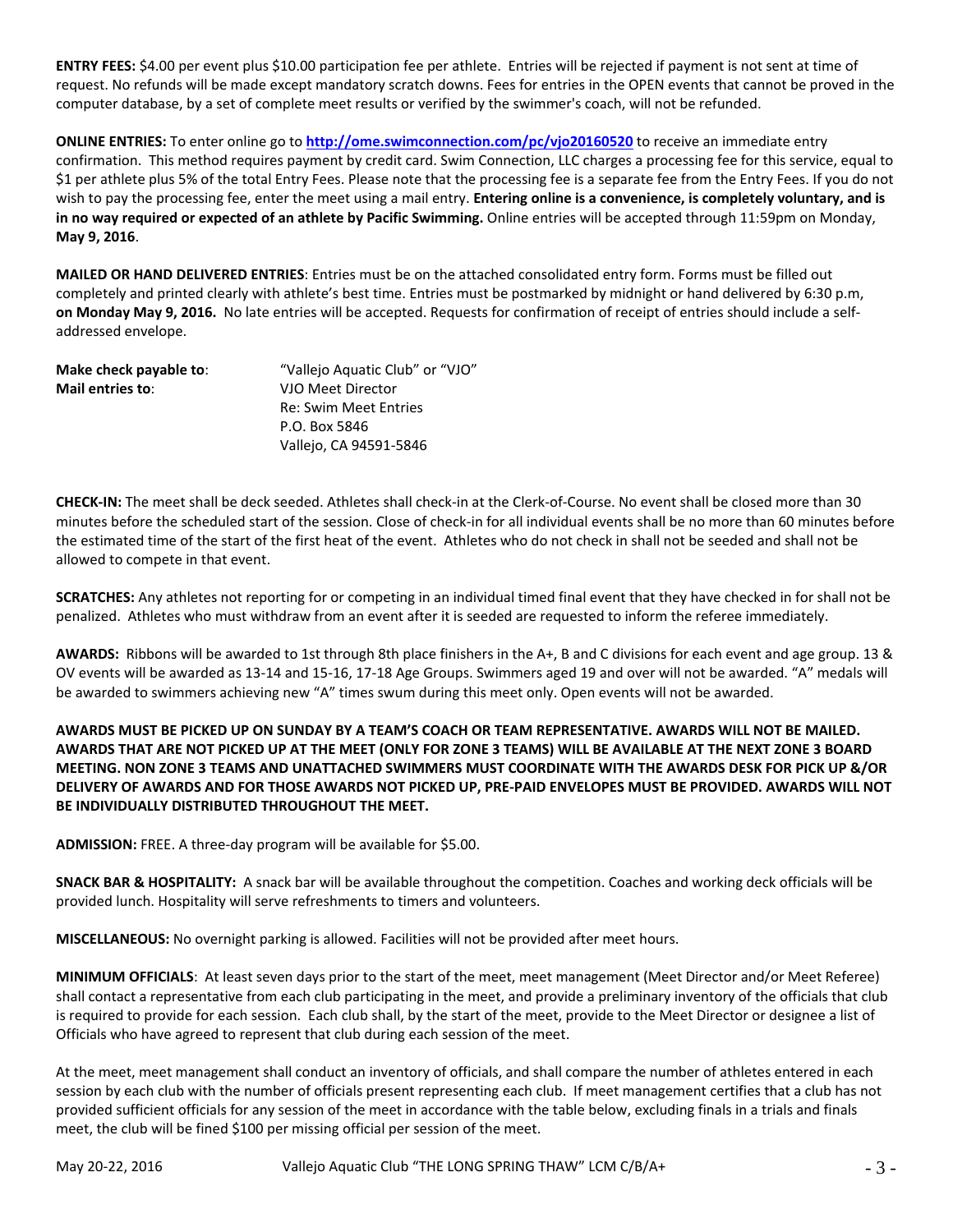| Club athletes entered in session | Trained and carded officials required |
|----------------------------------|---------------------------------------|
| $1 - 10$                         |                                       |
| $11 - 25$                        |                                       |
| 26-50                            |                                       |
| $51 - 75$                        |                                       |
| 76-100                           |                                       |
| 100 or more                      |                                       |

\*Zone 3 will include assigned and working Colorado, Intermediary/ Chief Timing Judge, and Computer operator in the count of officials for a session although these positions are not carded. Zone 3 will accept uncarded Trainees in the count of officials for up to two sessions. Teams may use officials "borrowed" from other teams, or unattached officials at the meet who agree, to fulfill their obligation under the rule.

#### **EVENT SUMMARY**

| <b>FRIDAY</b>    |                  |                  |                  |  |  |  |  |  |  |
|------------------|------------------|------------------|------------------|--|--|--|--|--|--|
| 8 & UN           | $9 - 10$         | $11 - 12$        | $13$ -UP         |  |  |  |  |  |  |
| <b>1500 FREE</b> | 200 IM           | 200 IM           | <b>1500 FREE</b> |  |  |  |  |  |  |
|                  | <b>1500 FREE</b> | <b>1500 FREE</b> |                  |  |  |  |  |  |  |

|                 | <b>SATURDAY</b> |                 |                 | <b>SUNDAY</b>   |                 |                 |                 |  |  |  |
|-----------------|-----------------|-----------------|-----------------|-----------------|-----------------|-----------------|-----------------|--|--|--|
| 8 & UN          | $9 - 10$        | $11 - 12$       | $13$ -UP        | 8 & UN          | $9 - 10$        | $11 - 12$       | <b>13-UP</b>    |  |  |  |
| 400 IM          | 400 IM          | 400 IM          | 400 IM          | <b>50 FLY</b>   | <b>50 FLY</b>   | 100 BACK        | 100 BACK        |  |  |  |
| 50 BREAST       | 50 BREAST       | 100 BREAST      | 100 BREAST      | <b>100 FREE</b> | <b>100 FREE</b> | 50 FLY          | 200 IM          |  |  |  |
| 50 FREE         | 100 BACK        | 50 BREAST       | <b>200 FREE</b> | 50 BACK         | 100 BREAST      | <b>100 FREE</b> | <b>100 FREE</b> |  |  |  |
| <b>800 FREE</b> | 50 FREE         | 200 BACK        | 200 BACK        | <b>400 FREE</b> | 50 BACK         | 200 BREAST      | 200 BREAST      |  |  |  |
|                 | <b>100 FLY</b>  | 50 FREE         | 50 FREE         |                 | <b>400 FREE</b> | 50 BACK         | <b>200 FLY</b>  |  |  |  |
|                 | <b>800 FREE</b> | <b>100 FLY</b>  | <b>100 FLY</b>  |                 |                 | <b>400 FREE</b> | <b>400 FREE</b> |  |  |  |
|                 |                 | <b>800 FREE</b> | <b>800 FREE</b> |                 |                 |                 |                 |  |  |  |

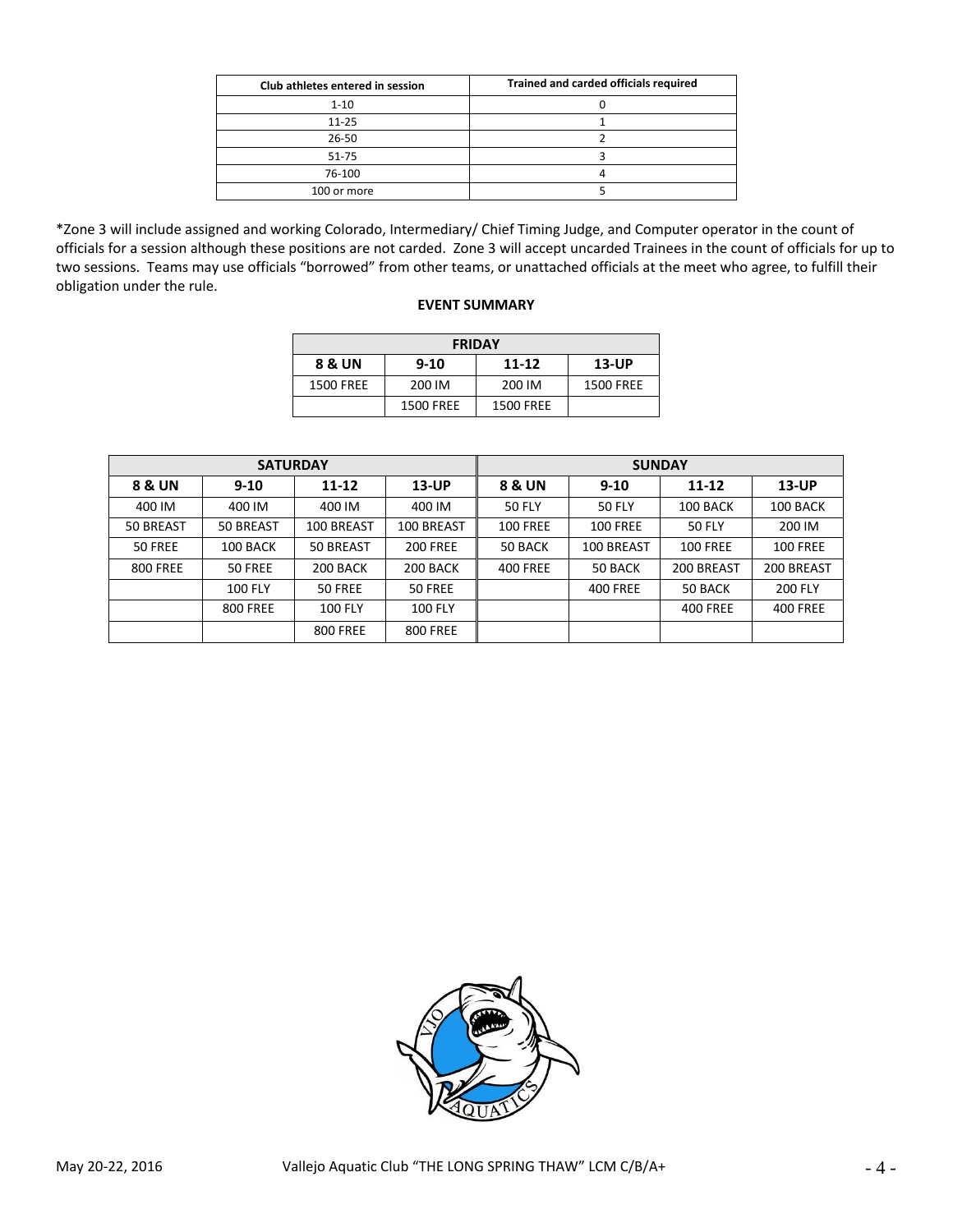# **VALLEJO AQUATIC CLUB LCM C/B/A+**

# **SCHEDULE OF EVENTS**

|                               |                                                                                                                                                                                                                                                                                            |                |                           | JLNEDULE UF EVENTJ                                                                                                                                                                                                                                                                                    |                         |                               |                                                                                                                                                                                                            |             |  |  |
|-------------------------------|--------------------------------------------------------------------------------------------------------------------------------------------------------------------------------------------------------------------------------------------------------------------------------------------|----------------|---------------------------|-------------------------------------------------------------------------------------------------------------------------------------------------------------------------------------------------------------------------------------------------------------------------------------------------------|-------------------------|-------------------------------|------------------------------------------------------------------------------------------------------------------------------------------------------------------------------------------------------------|-------------|--|--|
| <b>FRIDAY</b><br>MAY 20, 2016 |                                                                                                                                                                                                                                                                                            |                |                           | <b>SATURDAY</b><br>MAY 21, 2016                                                                                                                                                                                                                                                                       |                         | <b>SUNDAY</b><br>MAY 22, 2016 |                                                                                                                                                                                                            |             |  |  |
| Girls                         | <b>Event Description</b><br>and Age Group                                                                                                                                                                                                                                                  | <b>Boys</b>    | Girls                     | <b>Event Description</b><br>and Age Group                                                                                                                                                                                                                                                             | <b>Boys</b>             | Girls                         | <b>Event Description</b><br>and Age Group                                                                                                                                                                  | <b>Boys</b> |  |  |
| $\mathbf{1}$                  | 9-10 200 IM                                                                                                                                                                                                                                                                                | $\overline{2}$ | 7#                        | OPEN <sup>2</sup> 400 IM                                                                                                                                                                                                                                                                              | 8#                      | 37                            | 11 & O 100 BACK                                                                                                                                                                                            | 38          |  |  |
| 3                             | 11-12 200 IM                                                                                                                                                                                                                                                                               | 4              | 9<br>11 & O 100 BREAST    |                                                                                                                                                                                                                                                                                                       | 10                      | 39                            | 10 & U 50 FLY                                                                                                                                                                                              | 40          |  |  |
| $5*$                          | Open 1500 Free <sup>1</sup>                                                                                                                                                                                                                                                                | $6*$           | 11                        | 13 & O 200 FREE                                                                                                                                                                                                                                                                                       | 12                      | 41                            | 11-12 50 FLY                                                                                                                                                                                               | 42          |  |  |
|                               |                                                                                                                                                                                                                                                                                            |                | 13                        | 10 & U 50 BREAST                                                                                                                                                                                                                                                                                      | 14                      | 43                            | 13 & O 200 IM                                                                                                                                                                                              | 44          |  |  |
|                               |                                                                                                                                                                                                                                                                                            |                | 11-12 50 BREAST<br>15     |                                                                                                                                                                                                                                                                                                       | 16                      | 45                            | 10 & U 100 FREE                                                                                                                                                                                            |             |  |  |
|                               |                                                                                                                                                                                                                                                                                            |                | 9-10 100 BACK<br>17       |                                                                                                                                                                                                                                                                                                       | 18                      | 47                            | 11-12 100 FREE                                                                                                                                                                                             |             |  |  |
|                               |                                                                                                                                                                                                                                                                                            |                | 19                        | 11-12 200 BACK                                                                                                                                                                                                                                                                                        | 20                      | 49                            | 13 & O 100 FREE                                                                                                                                                                                            | 50          |  |  |
|                               |                                                                                                                                                                                                                                                                                            |                | 21                        | 13 & O 200 BACK                                                                                                                                                                                                                                                                                       | 22                      | 51                            | 9-10 100 BREAST                                                                                                                                                                                            | 52          |  |  |
|                               |                                                                                                                                                                                                                                                                                            |                | 23                        | 10 & U 50 FREE                                                                                                                                                                                                                                                                                        | 24                      | 53                            | 11-12 200 BREAST                                                                                                                                                                                           | 54          |  |  |
|                               |                                                                                                                                                                                                                                                                                            |                | 25                        | 11-12 50 FREE                                                                                                                                                                                                                                                                                         | 26                      | 55                            | 13 & O 200 BREAST                                                                                                                                                                                          | 56          |  |  |
|                               |                                                                                                                                                                                                                                                                                            |                | 27                        | 13 & O 50 FREE                                                                                                                                                                                                                                                                                        | 28                      | 10 & U 50 BACK<br>57          |                                                                                                                                                                                                            | 58          |  |  |
|                               |                                                                                                                                                                                                                                                                                            |                | 29                        | 9-10 100 FLY                                                                                                                                                                                                                                                                                          | 30                      | 59                            | 11-12 50 BACK                                                                                                                                                                                              | 60          |  |  |
|                               |                                                                                                                                                                                                                                                                                            |                | 11-12 100 FLY<br>32<br>31 |                                                                                                                                                                                                                                                                                                       | 61                      | 13 & O 200 FLY                | 62                                                                                                                                                                                                         |             |  |  |
|                               |                                                                                                                                                                                                                                                                                            | 33             |                           | 13 & O 100 FLY                                                                                                                                                                                                                                                                                        | 34                      | 63@                           | OPEN <sup>4</sup> 400 FREE                                                                                                                                                                                 | 64@         |  |  |
|                               |                                                                                                                                                                                                                                                                                            |                | $35+$                     | OPEN <sup>3</sup> 800 FREE                                                                                                                                                                                                                                                                            | $36+$                   |                               |                                                                                                                                                                                                            |             |  |  |
|                               | 1: The 1500 Free will be swum fastest to<br>slowest, and may alternate women's<br>and men's heats at the discretion of<br>the Meet Referee.<br>Athletes shall provide their own timers<br>and lap counters for this event.<br>*Athletes shall have met the Minimum<br>Time Standard below. |                |                           | 2/3: The 400 IM & 800 FREE will be<br>swum fastest to slowest, and may<br>alternate women's and men's heats at the<br>discretion of the Meet Referee.<br>Athletes shall provide their own timers<br>and lap counter for the 800 Free<br>#+Athletes shall have met the Minimum<br>Time Standard below. |                         |                               | 4: The 400 FREE will be swum fastest to<br>slowest, and may alternate women's and<br>men's heats at the discretion of the Meet<br>Referee.<br>@Athletes shall have met the Minimum<br>Time Standard below. |             |  |  |
| *25:45.79                     | Minimum Seed Time                                                                                                                                                                                                                                                                          | *25:24.09      | #7:23.79<br>+13:27.89     | Minimum Seed Time                                                                                                                                                                                                                                                                                     | #7:13.49<br>$+13:16.49$ | @6:23.89                      | Minimum Seed Time                                                                                                                                                                                          | @6:15.49    |  |  |

*Use the following URL to find the time standards: http://www.pacswim.org/userfiles/cms/documents/477/usas-1316.pdf*